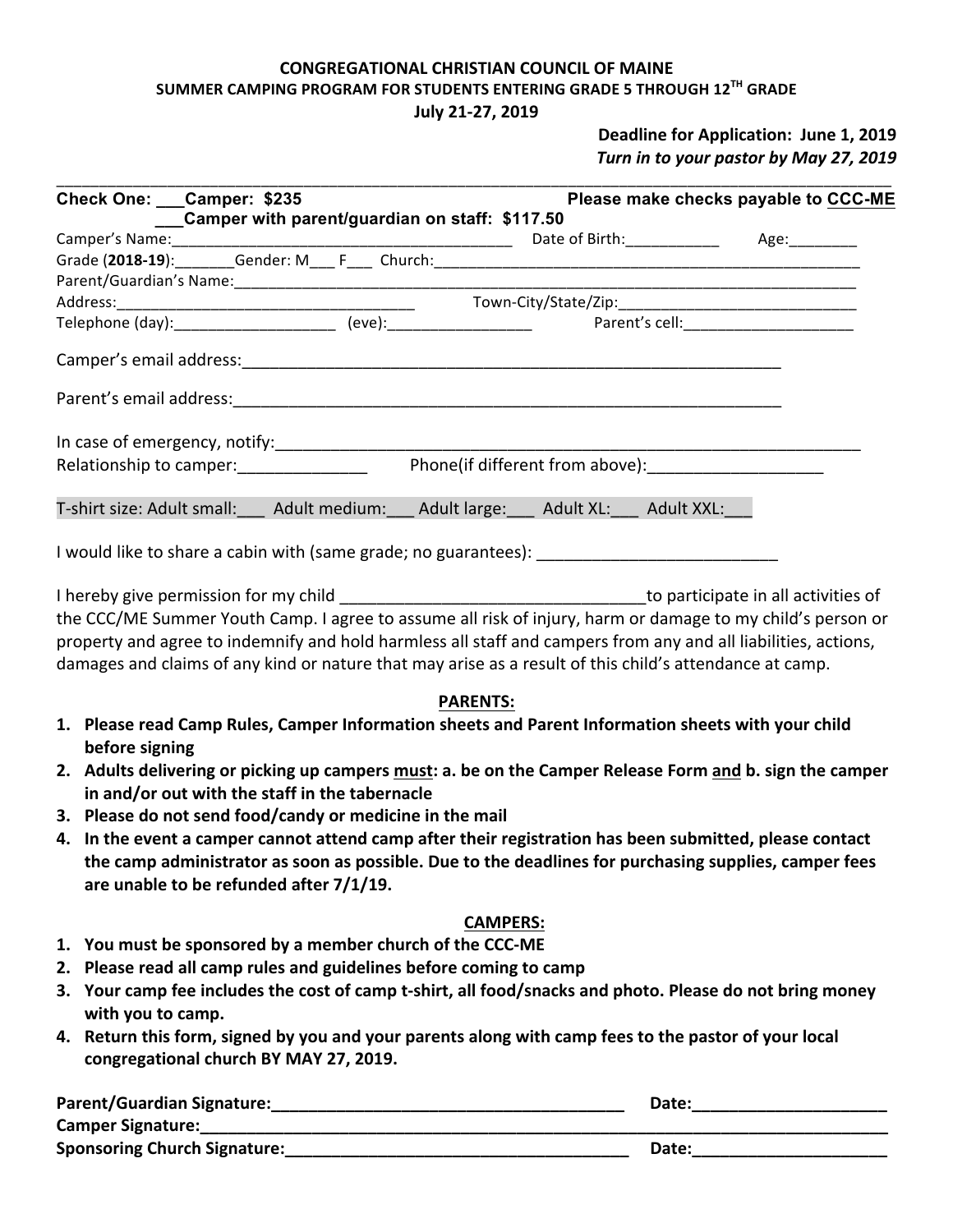### **MEDICAL INFORMATION JULY 21-27, 2019**

## *Please submit this form with your application*

| <b>ADDRESS:</b> |                        |                                                                                                                                                                                                                                                                                                                                                                                                                                                                                                                                                                                                                                                                                     |                                                                                                                                                                                                                               |
|-----------------|------------------------|-------------------------------------------------------------------------------------------------------------------------------------------------------------------------------------------------------------------------------------------------------------------------------------------------------------------------------------------------------------------------------------------------------------------------------------------------------------------------------------------------------------------------------------------------------------------------------------------------------------------------------------------------------------------------------------|-------------------------------------------------------------------------------------------------------------------------------------------------------------------------------------------------------------------------------|
|                 |                        | DATE OF LAST: Tetanus booster_________________________ physical exam:______________________________                                                                                                                                                                                                                                                                                                                                                                                                                                                                                                                                                                                 |                                                                                                                                                                                                                               |
|                 |                        |                                                                                                                                                                                                                                                                                                                                                                                                                                                                                                                                                                                                                                                                                     |                                                                                                                                                                                                                               |
|                 |                        |                                                                                                                                                                                                                                                                                                                                                                                                                                                                                                                                                                                                                                                                                     |                                                                                                                                                                                                                               |
|                 |                        | ALLERGIES TO: (Please list and describe the nature of the reaction)                                                                                                                                                                                                                                                                                                                                                                                                                                                                                                                                                                                                                 |                                                                                                                                                                                                                               |
|                 |                        |                                                                                                                                                                                                                                                                                                                                                                                                                                                                                                                                                                                                                                                                                     |                                                                                                                                                                                                                               |
|                 |                        |                                                                                                                                                                                                                                                                                                                                                                                                                                                                                                                                                                                                                                                                                     |                                                                                                                                                                                                                               |
|                 |                        |                                                                                                                                                                                                                                                                                                                                                                                                                                                                                                                                                                                                                                                                                     | DISABILITIES: Are there any medical reasons why this person may not fully participate in all camp activities?                                                                                                                 |
|                 |                        |                                                                                                                                                                                                                                                                                                                                                                                                                                                                                                                                                                                                                                                                                     |                                                                                                                                                                                                                               |
|                 |                        |                                                                                                                                                                                                                                                                                                                                                                                                                                                                                                                                                                                                                                                                                     | <b>Check box to indicate permission for your child to receive:</b> $\square$ Ibuprofen $\square$ Acetaminophen $\square$ Benadryl                                                                                             |
| $\Box$ Visine   | $\Box$ TUMS            |                                                                                                                                                                                                                                                                                                                                                                                                                                                                                                                                                                                                                                                                                     |                                                                                                                                                                                                                               |
| 1.              | PRIOR TO LEAVING HOME. | <b>MEDICINES BROUGHT TO CAMP</b><br>are to be labeled with the original RX label, dosage instructions, camper's name, doctor's name and<br>dates. NO CAMPER will be admitted to camp without proper labeling on medicines. THIS APPLIES TO<br>ALL MEDICINES. We do not want to send any camper home so PLEASE CHECK THE MEDICATIONS<br>2. If your child forgets to bring essential medicines, DO NOT MAIL MEDICATIONS TO CAMP.<br>You must deliver them, or contact the camp and we will try to find a courier (no guarantees). All<br>packages are subject to inspection by the Camp Directors/Administrator.<br>In case of emergency notify: Management Case of emergency notify: | All medicines brought to camp MUST be given to the camp nurse during check-in. Medication bottles                                                                                                                             |
|                 |                        |                                                                                                                                                                                                                                                                                                                                                                                                                                                                                                                                                                                                                                                                                     |                                                                                                                                                                                                                               |
| hospital care.  |                        | camper with first aid or if necessary to take the above named child to Blue Hill Hospital for treatment. I further<br>agree to assume financial responsibility for any emergency treatment. You will be notified if your child requires                                                                                                                                                                                                                                                                                                                                                                                                                                             | The nurse of the Congregational Christian Council of Maine Summer Youth Camp has my permission to treat this                                                                                                                  |
|                 |                        |                                                                                                                                                                                                                                                                                                                                                                                                                                                                                                                                                                                                                                                                                     | Signature: Maria Land and Communications (Signature: Maria Land and Communications of the Communications of the Communications of the Communications of the Communications of the Communications of the Communications of the |
|                 |                        |                                                                                                                                                                                                                                                                                                                                                                                                                                                                                                                                                                                                                                                                                     |                                                                                                                                                                                                                               |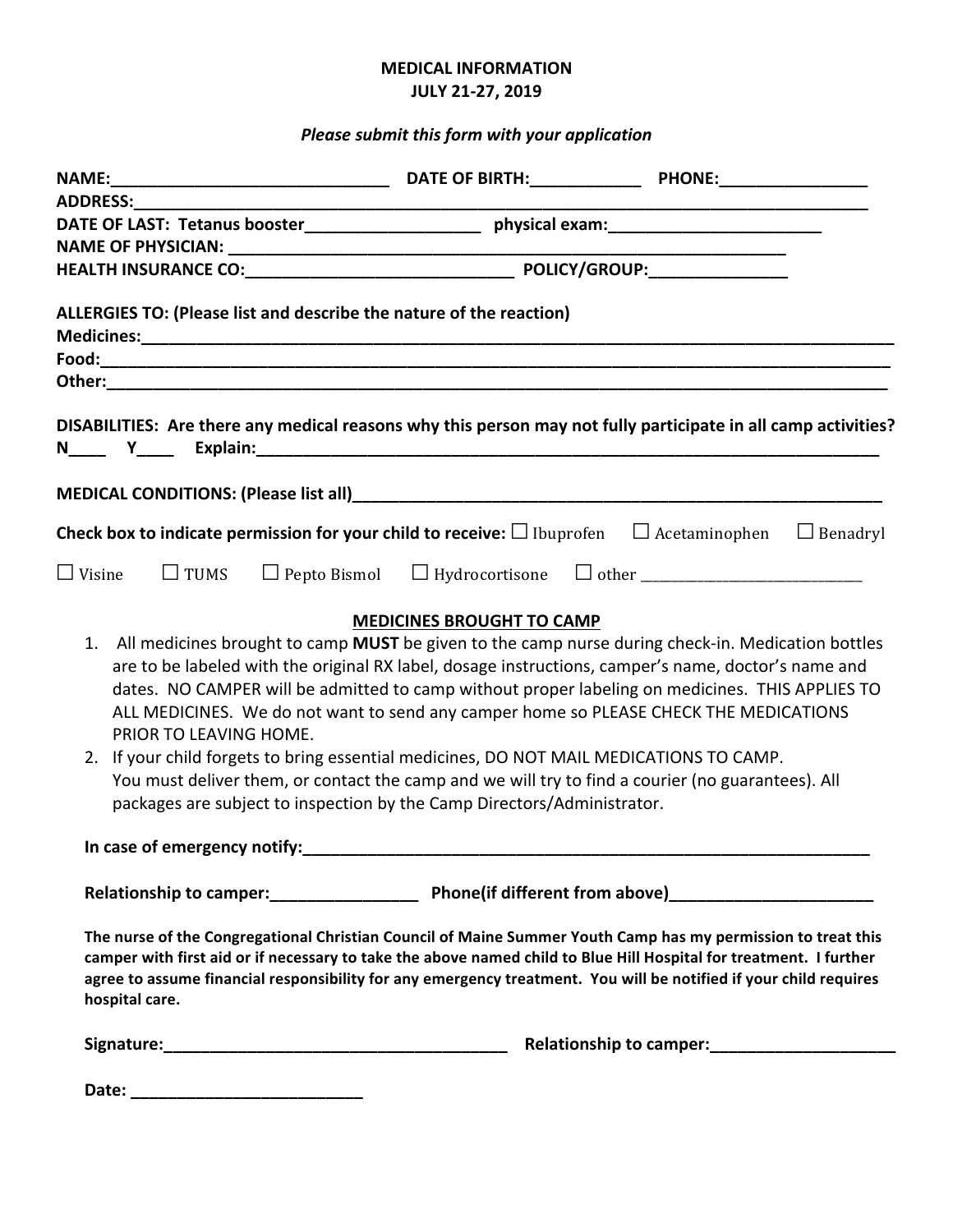### **CAMPER RELEASE FORM JULY 21-27, 2019**

**Camper name:\_\_\_\_\_\_\_\_\_\_\_\_\_\_\_\_\_\_\_\_\_\_\_\_\_\_\_\_\_\_\_\_\_\_\_\_\_\_\_\_\_\_\_\_\_\_\_\_\_\_\_\_\_\_\_\_\_\_\_\_\_\_\_\_\_\_\_\_\_\_\_**

#### **Please complete sections 1 and 2**

**Section 1:** This form **MUST** identify the persons who have the parent or guardian's permission to pick up the camper. Please list alternate persons if you are not sure you will personally pick up your child.

*I* hereby grant CCC/ME camp personnel permission to release this camper to the following adults at the *conclusion of camp, or in the case of an emergency:* 

| $\mathbf{1}$ |                                                                                             |                        |       |  |
|--------------|---------------------------------------------------------------------------------------------|------------------------|-------|--|
|              | Name                                                                                        | Relationship to camper | Phone |  |
| 2.           |                                                                                             |                        |       |  |
|              | Name                                                                                        | Relationship to camper | Phone |  |
| 3.           |                                                                                             |                        |       |  |
|              | Name                                                                                        | Relationship to camper | Phone |  |
|              |                                                                                             |                        |       |  |
|              | Section 2: List any persons who may NOT pick up your camper. Leave blank if not applicable. |                        |       |  |
| 1.           |                                                                                             |                        |       |  |
| 2.           |                                                                                             |                        |       |  |
|              |                                                                                             |                        |       |  |

#### **Section 3: For Camp Use Only**

Released to: entries and the set of the set of the set of the set of the set of the set of the set of the set of the set of the set of the set of the set of the set of the set of the set of the set of the set of the set of Date: etc. and the contract of the contract of the contract of the contract of the contract of the contract of the contract of the contract of the contract of the contract of the contract of the contract of the contract of

\_\_\_\_\_\_\_\_\_\_\_\_\_\_\_\_\_\_\_\_\_\_\_\_\_\_\_\_\_\_\_\_\_\_\_\_\_\_\_\_\_\_\_\_\_\_\_\_\_\_\_\_\_\_\_\_\_\_\_\_\_\_\_\_\_\_\_\_\_\_\_\_\_\_\_\_\_\_\_\_\_\_\_\_\_\_\_

Signature of person to whom the camper was released: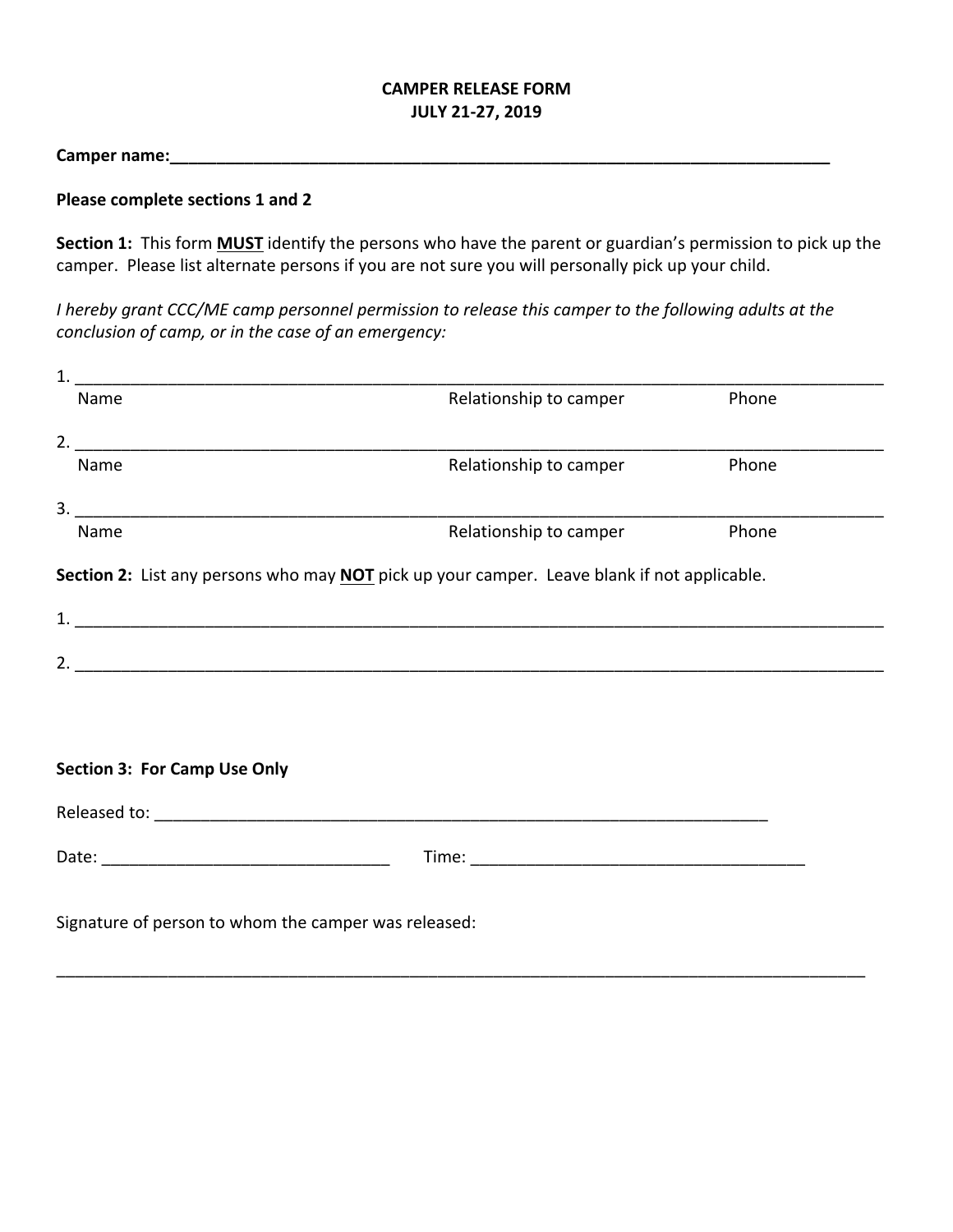### **WINNIAUGUAMAUK CAMPER RULES TO BE READ BY CAMPERS AND PARENTS**

#### "Do unto others as you would have them do unto you"

- **1. ABSOLUTELY NO** tobacco, drugs, alcoholic beverages or weapons of any kind. (See rule 6) The camp Directors reserve the right to search for and seize any of these items.
- **2. RESPECT PROPERTY-** You are responsible for paying for or replacing anything you damage.

#### **3. RESPECT THE ENVIRONMENT**

Do not debark trees.

Do not discharge septic or sink waste on to ground.

Save energy-shut the showers off when finished, shut off lights and fans during the day when leaving your cabin.

#### **4. RESPECT OTHERS**

Observe the "appropriate contact" policy: boyfriend/girlfriend relationships are discouraged. There is no rowdy behavior.

Hold games and recreation activities away from buildings and cabins to allow others to rest.

Keep the campground and buildings neat and orderly.

Keep the restrooms clean. If you notice a problem, please alert a staff person.

Keep kitchen and all utensils clean and neatly stacked.

Keep cabins and personal belongings orderly. (Your cabin will be inspected daily and may be inspected without notice).

Observe the curfew in consideration of our neighbors on the lake.

#### **5. BE A GOOD CAMPER**

Participate in all activities (unless specified on medical form).

Eat the scheduled meals, or ask for an alternative meal option.

Follow the directions of the directors and staff.

Call home only if an emergency and only through a request from your counselor to a director.

You must obtain permission for day visitors from a director/camp administrator **prior** to the week of camp. (Visitors are defined as parents or other close family member. Please visit with friends before camp or once you return home).

Hand in your keys to the camp administrator if you drive your own vehicle to camp, to be returned to you at the end of camp.

#### **6.** LAST RESORT ONLY!!!!

If the Co-directors determine that a camper's behavior is disruptive of camp, the camper's parents will be contacted and the camper will be sent home. It is the parent/guardian's responsibility to pick up the camper and take them home.

#### **7. BREAKING THE FOLLOWING RULES WILL CAUSE AUTOMATIC IMMEDIATE DISMISSAL**

After lights out, boys and girls may not socialize in any way, indoors or outdoors. **You** may not leave camp property at any time. You may not have in your possession alcohol, tobacco, illegal drugs or weapons.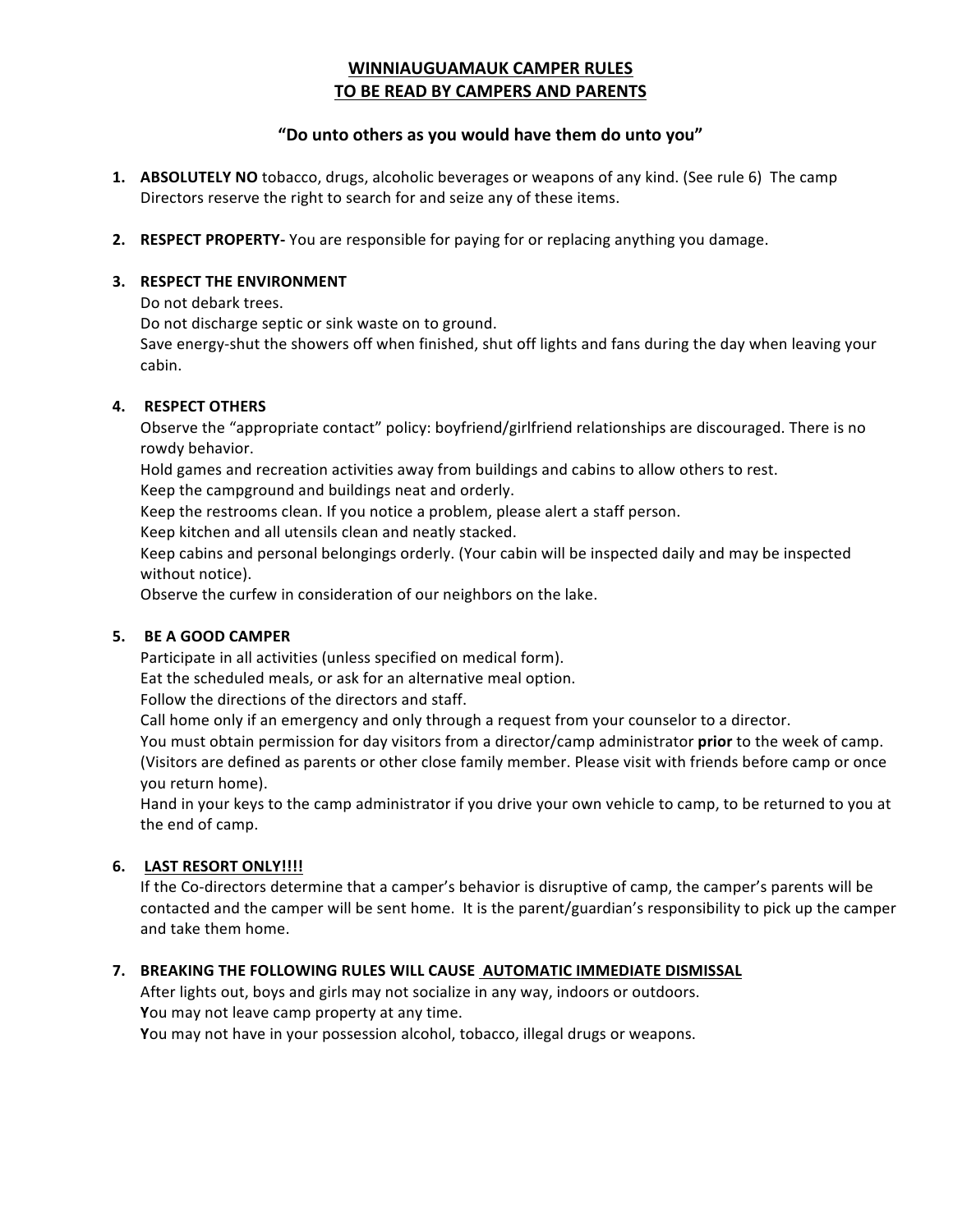#### **CAMPER INFORMATION—PLEASE READ**

**Cabin Assignments:** Wherever possible, we attempt to place friends in the same grade together in cabins when indicated on the registration form. Cabins are assigned by age/grade and are generally limited to eight campers and two counselors. Camp is a time to make new friends, please consider this when choosing your cabin mate preferences.

**Check-In Time:** Check in time is **Sunday, July 21, 2019 between 2:00-4:00 p.m.** Please **do not** arrive any time prior to 2:00 p.m. as the camp staff is not prepared to accept campers until this time. You will be turned away until this time.

Pick-up Time: Check out (pick-up) time for camp is Saturday, July 27, 2019 between 9:00 and 10:30 a.m. It is very important that you be at camp prior to 10:30 a.m. so that staff may finish up the closing of camp and head home. The Community of Christ (owners of the camp) requires that we vacate the camp by this time. In the event of an emergency, please call the camp directors with an alternate pick-up person to take your child home prior to the 10:30 a.m. deadline.

**Visitations:** Visitations interrupt our daily camp routine are therefore are not recommended. Thank you for your cooperation.

Food: We do ask campers to bring cookies or dessert bars for desserts at meal times. These can be dropped off in the dining hall after registering on Sunday, July 21st. Please do not bring candy or other food related items to be kept in camper's cabin. In addition to our nutritious home-cooked meals, we provide snacks and dessert each day. **Receiving** goodies from home by mail may be an old summer camp tradition but it also attracts insects, rodents, skunks and raccoons to the cabins.

**Cabins:** Cabins will be inspected daily for neatness and cleanliness. The counselor is expected to oversee cabin clean up every day. (They do not do the actual clean up, except for their own personal belongings). Clean up includes making the beds, sweeping the floors, and checking the clothesline and outside around the cabin, and emptying the trash cans. Camp cleanliness is a very important part of good health.

As this is not our property, do not drive nails into the walls; pushpins are available from Arts and Crafts to tack up pictures, etc. Additionally, do not write on the walls, bunks or floors. Keep all furniture in the cabins.

**Phone:** Campers are not allowed to use the telephone (camp phone or personal cellphone). If a camper must call home due to an emergency or illness, they will need to get permission from a camp director. Do not have your parents call to "check in" or give the number to friends. The phone is for emergencies and camp business only.

**Electronics: All electronic devices-radios, CD players, video games, cell phones, alarm clocks, computers, electronic**  toys, are not allowed at camp and should be left at home. If brought to camp, these items will be held by staff and will be returned at the end of camp.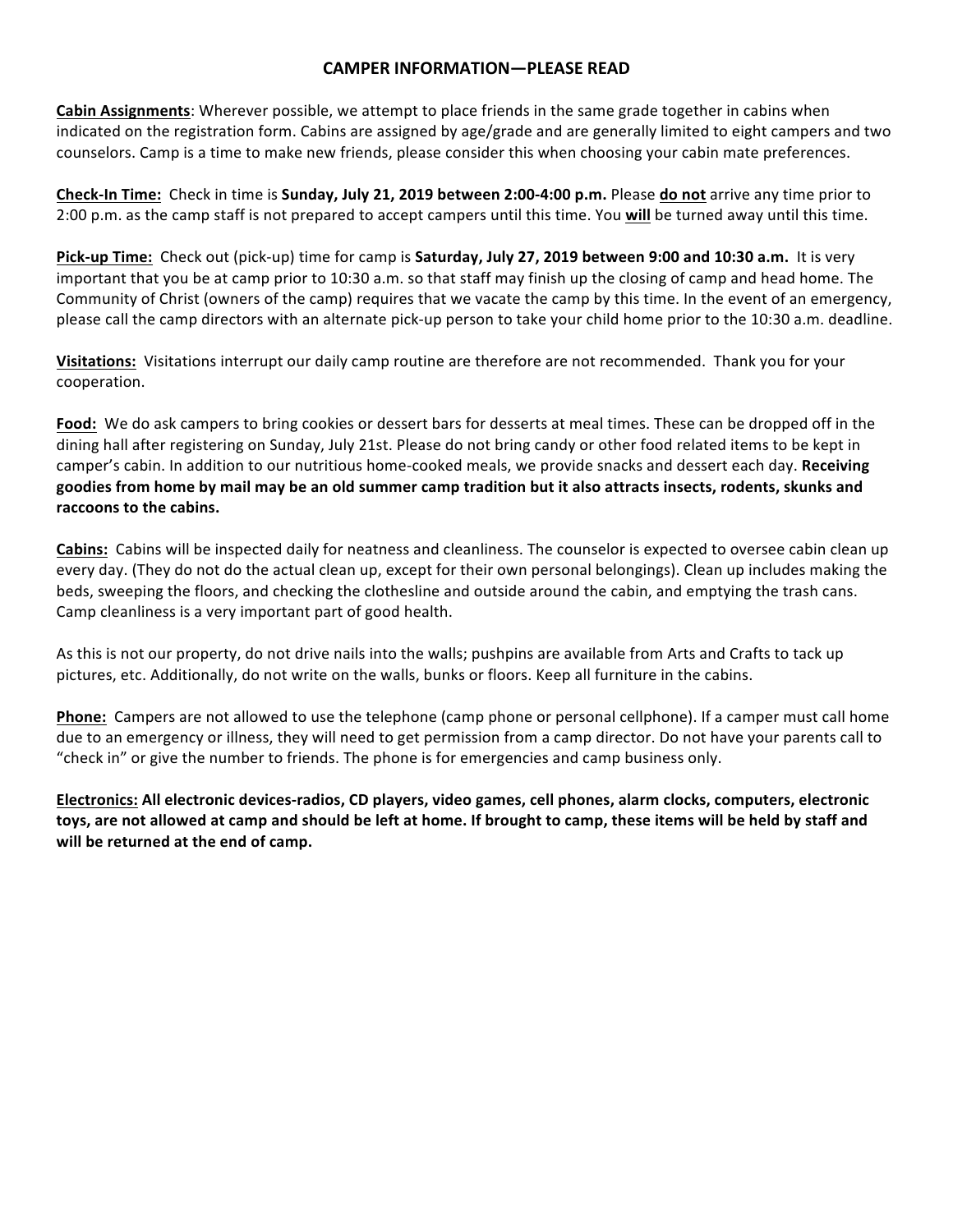#### **PARENT INFORMATION—PLEASE READ**

**Mail:** Campers love to get mail, so write often! Bright cheery news is great and your interest in your child's camp program is awesome. To help your camper adjust and have a great camp experience, please avoid writing about your loneliness or how the dog mopes around missing them. If you do receive a letter from an unhappy camper, please contact the camp directors or administrator.

The camp address is:

Camp Winniauguamauk 19 Winniauguamauk Way Brooksville, ME 04617

Please do not send candy or any other food related items to campers. In addition to our nutritious home-cooked meals, we provide snacks and desserts each day. Receiving goodies from home may be an old summer camp tradition but it also attracts insects, rodents, skunks and raccoons to cabins. Also **do not send medications in the mail to your camper**. If medication is forgotten, please contact the camp nurse.

**Phone:** Please do not call to "check-in" on your camper. We ask family and friends to call only in the event of an emergency. We only allow campers to make phone calls in extreme circumstances with permission from the camp directors. In addition, friendly and loving calls from home sometimes touch off homesickness. In the event of an emergency, please contact Camp Administrator, Andrea Cooper at 207-852-5415. If necessary, the camp phone number is 207-326-4418.

**Check in Time:** Check in time is **Sunday, July 27, 2019 between 2:00-4:00 p.m.** Please **do not** arrive any time prior to 2:00 p.m. as camp staff will not be prepared to accept campers. You will be turned away at this time.

**Pick-up Time:** Check out (pick-up) time for camp is **Saturday, July 27, 2019 between 9:00 and 10:30 a.m.** It is very important that you be at camp prior to 10:30 a.m. so that staff may finish up the closing of camp and head home. The Community of Christ (owners of the camp) requires that we vacate the camp by this time. In the event of an emergency, please call the camp directors with an alternate pick-up person to take your child home prior to the 10:30 a.m. deadline.

**Visitations:** Visitations interrupt our daily camp routine and can create feelings of homesickness in your camper or other campers; visits during camp week are therefore not recommended. Thank you for your understanding and cooperation.

**Transportation:** Do not send your child with any staff members. Staff members are required to report on the Saturday prior to camp and are not responsible for any campers until Sunday at 2:00 p.m. If you have problems with transporting your child to camp, call your pastor or youth leader so you may be connected with other families making the journey to Brooksville.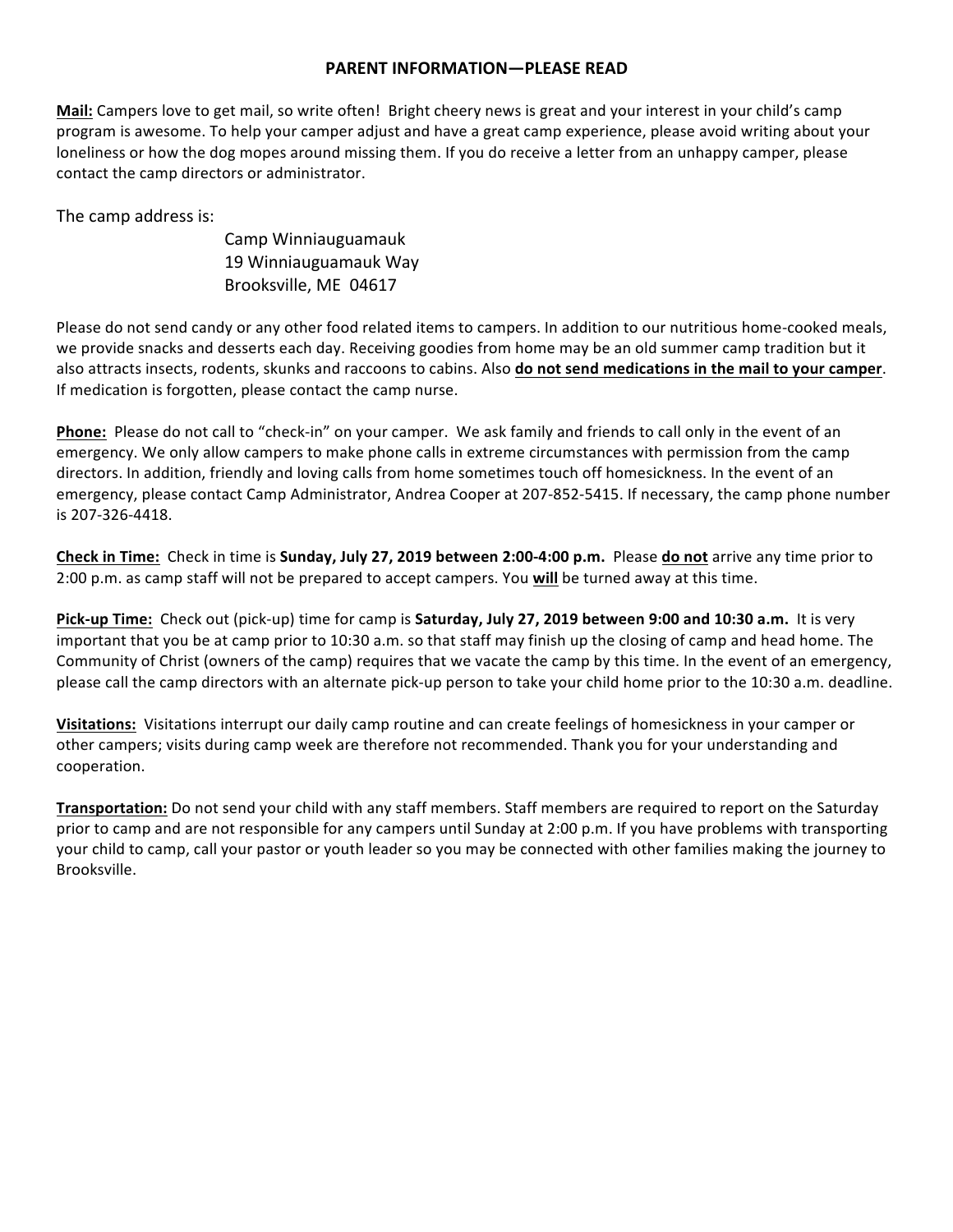#### **CAMP WINNIAUGUAMAUK SUGGESTED CAMPER EQUIPMENT LIST**

#### **IMPORTANT: Please bring a refillable water bottle with you to camp**

#### **BEDDING**

Sleeping bag or bedroll Extra blanket, just in case Pillow Twin Sheet (optional)

**CLOTHING** – suitable for outdoor fun and crafts 6-7 changes of everything like shorts, sport shirts, socks, underwear, etc. 3 pairs of long pants or jeans 1 rain jacket or poncho 2 sweatshirts or sweaters 1 pair of sneakers (REQUIRED) and one additional pair of shoes (sneakers, hiking boots, etc.) Water shoes or aqua socks for use at waterfront (HIGHLY RECOMMENDED) Sandals (optional) Bathing suit - NO bikinis (must cover with a t-shirt if you bring a bikini to camp) Pajamas "Nice" outfit for dance and senior dinner (optional)

#### **PERSONAL ARTICLES**

Towels and facecloth Toiletries (soap, shampoo, toothbrush, toothpaste, etc) Pen or pencil, notebook Bible (you can bring your own or borrow one from camp) Flashlight Camera and film (label camera with name) Reading material, cards, games for quiet time Insect repellant Sunscreen Clothesline or drying rack Small Fan (optional) Decorations for cabin relating to the theme

#### LEAVE THESE ITEMS AT HOME

(THEY ARE NOT ALLOWED AT CAMP AND WILL BE CONFISCATED TO BE RETURNED AT THE CLOSE OF CAMP) All electronic devices-radios, CD players, video games, cell phones, alarm clocks, computers, electronic toys, etc. **Water balloons Squirt** guns

**PETS** – NO pets are allowed at camp at any time (before check in, during check in or at check out). If you must bring pets with you to drop off or pick up, please leave the pet in the car, as they are not allowed per the camp owners.